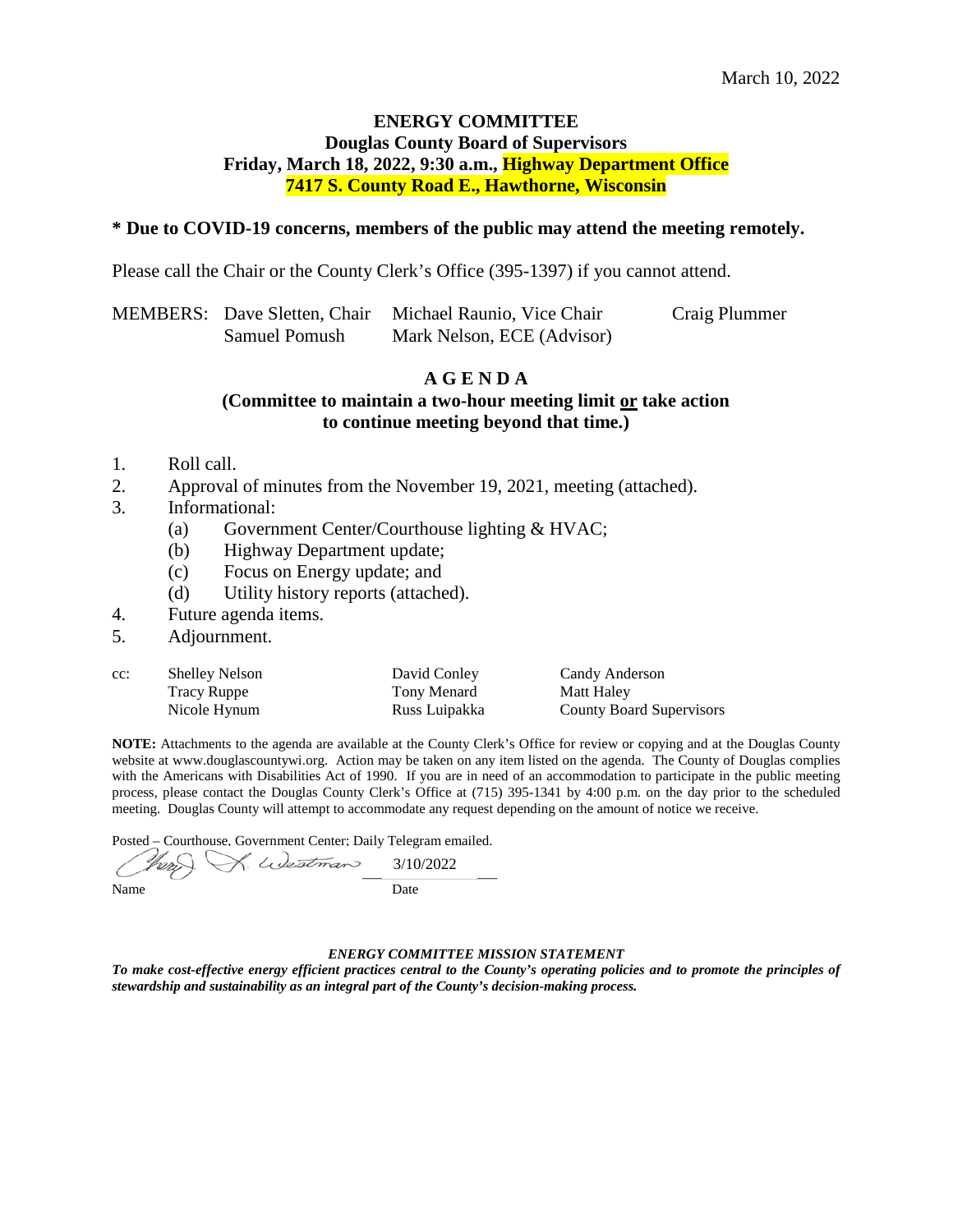# **ENERGY COMMITTEE Douglas County Board of Supervisors Friday, November 19, 2021, 9:30 a.m., Board Room, Second Floor, Government Center 1316 North 14th Street, Superior, Wisconsin**

Meeting called to order by Chair Sletten.

**ROLL CALL:** Present – Dave Slettten, Michael Raunio, Samuel Pomush. Absent – Craig Plummer, Mark Nelson. Others present – Russ Luipakka, Steven Craker (remote), Cheryl Westman, Committee Clerk.

**APPROVAL OF MINUTES:** Motion by Pomush, second Raunio, to approve the minutes from the May 21, 2021, meeting. Motion carried.

# **INFORMATIONAL:**

**Government Center/Courthouse Lighting & HVAC:** Handout distributed – Siemens, summary of preliminary assessment facility condition and energy analysis – majority of building system items have been addressed. Working with both SWL&P and Focus on Energy for cost incentives replacing steam traps. Heat pump replacements, chiller rooftop units for courthouse and mini HVAC recommissioning completed identifying items for future replacement. Large lighting incentive forthcoming.

**Focus on Energy Program:** Craker advised not a lot of big changes expected for 2022; catalogs available on Focusonenergy.com website for prescriptives. Incentives must be applied for within 60 days of installation. Potential custom incentives also exist for a project that is going to save energy, but must be preapproved before purchase completed. Will continue to identify new opportunities and work closely with Sletten in the future.

**SWL&P Energy Program:** Luipakka reported extra early completion incentives available for steam traps with deadline of December 10, 2021. For 2022 normal rebates, no extra incentives anticipated. Communication is key and preapproval process needed. An ongoing steam trap program is a good idea.

**Utility History Reports:** Reviewed.

**Future Agenda Items:** Tour other Douglas County facilities – potentially hold next meeting at an outlying location.

**ADJOURNMENT:** Motion by Pomush, second Raunio, to adjourn. Motion carried. Meeting adjourned at 956: a.m.

Submitted by,

Cheryl Westman, Committee Clerk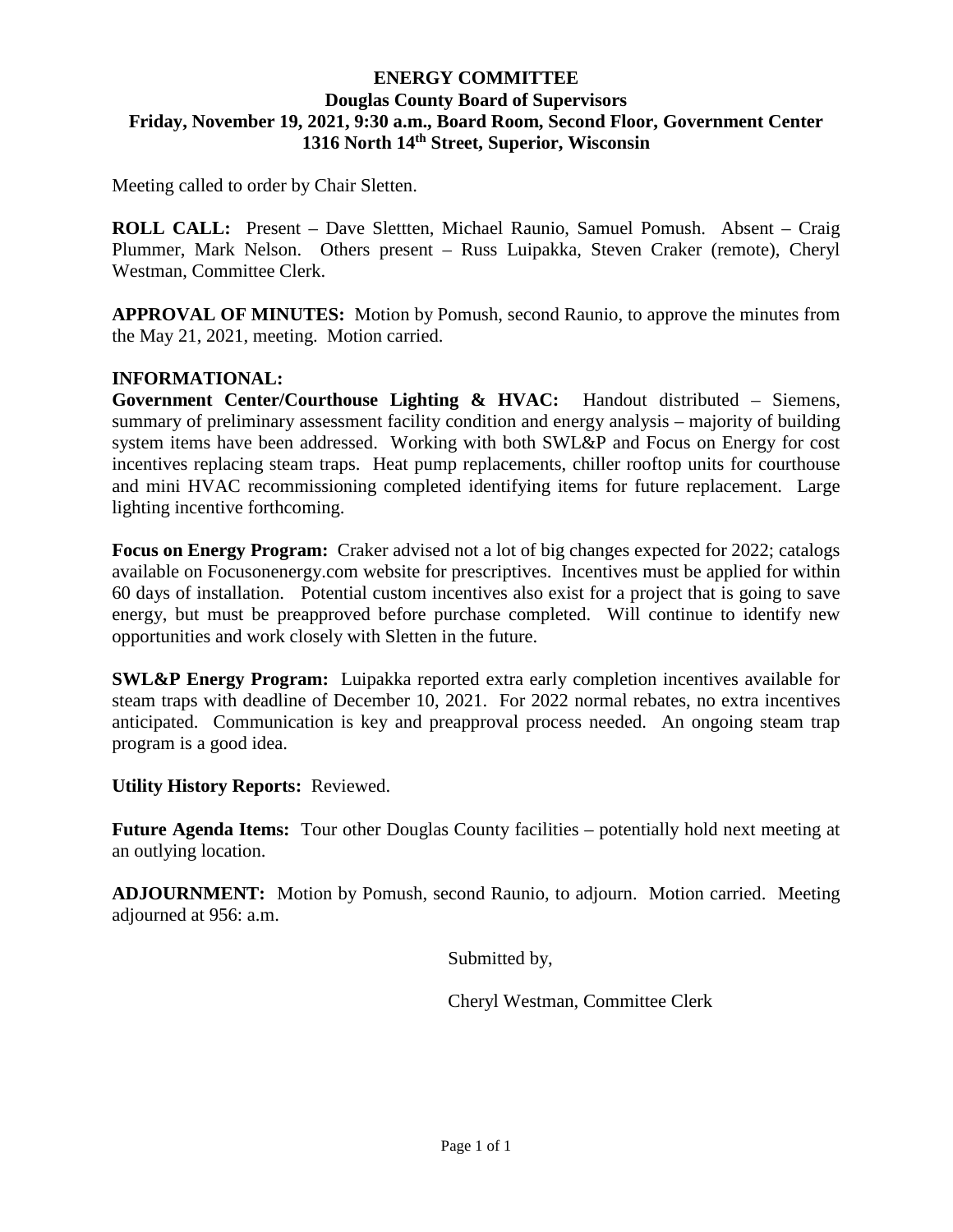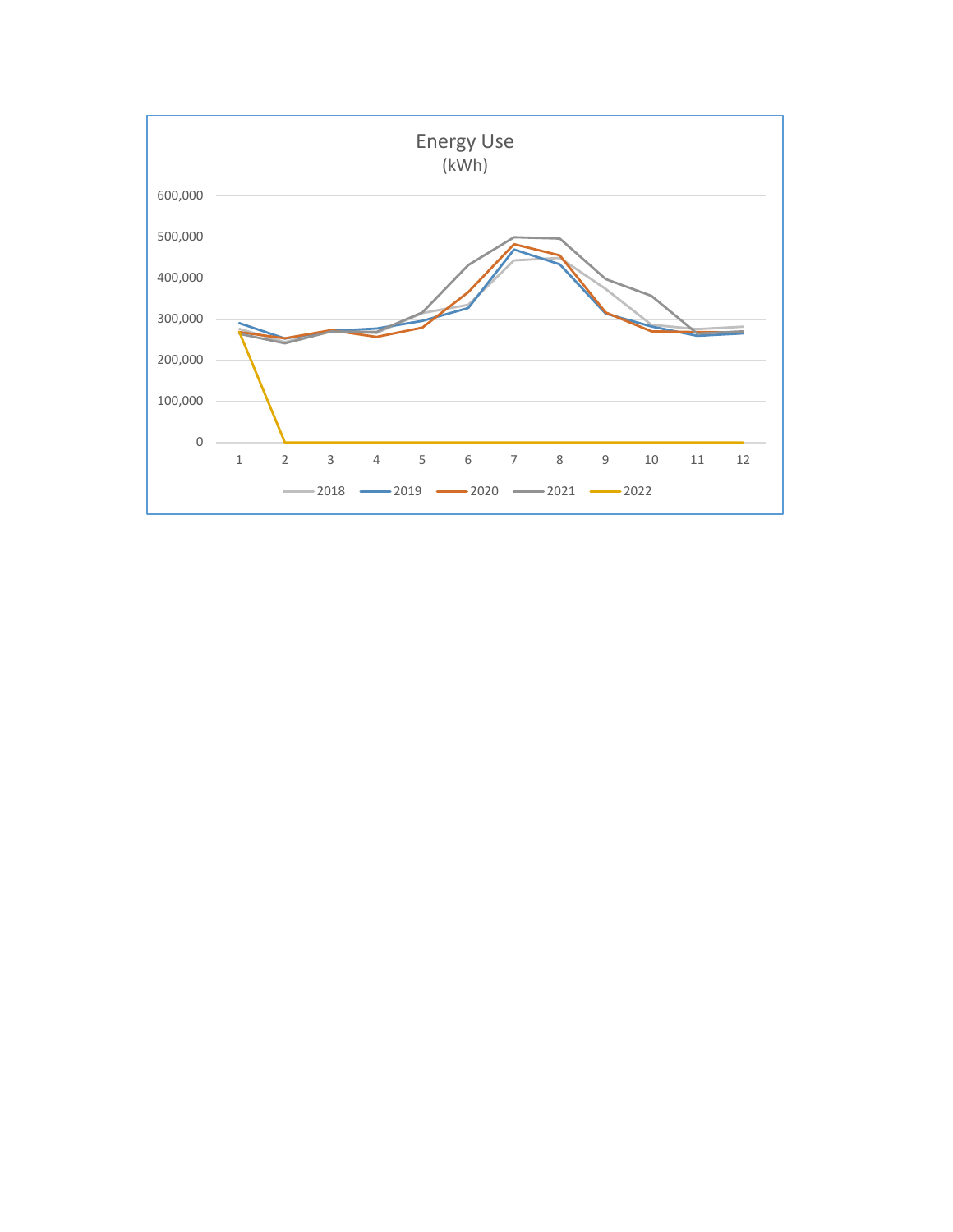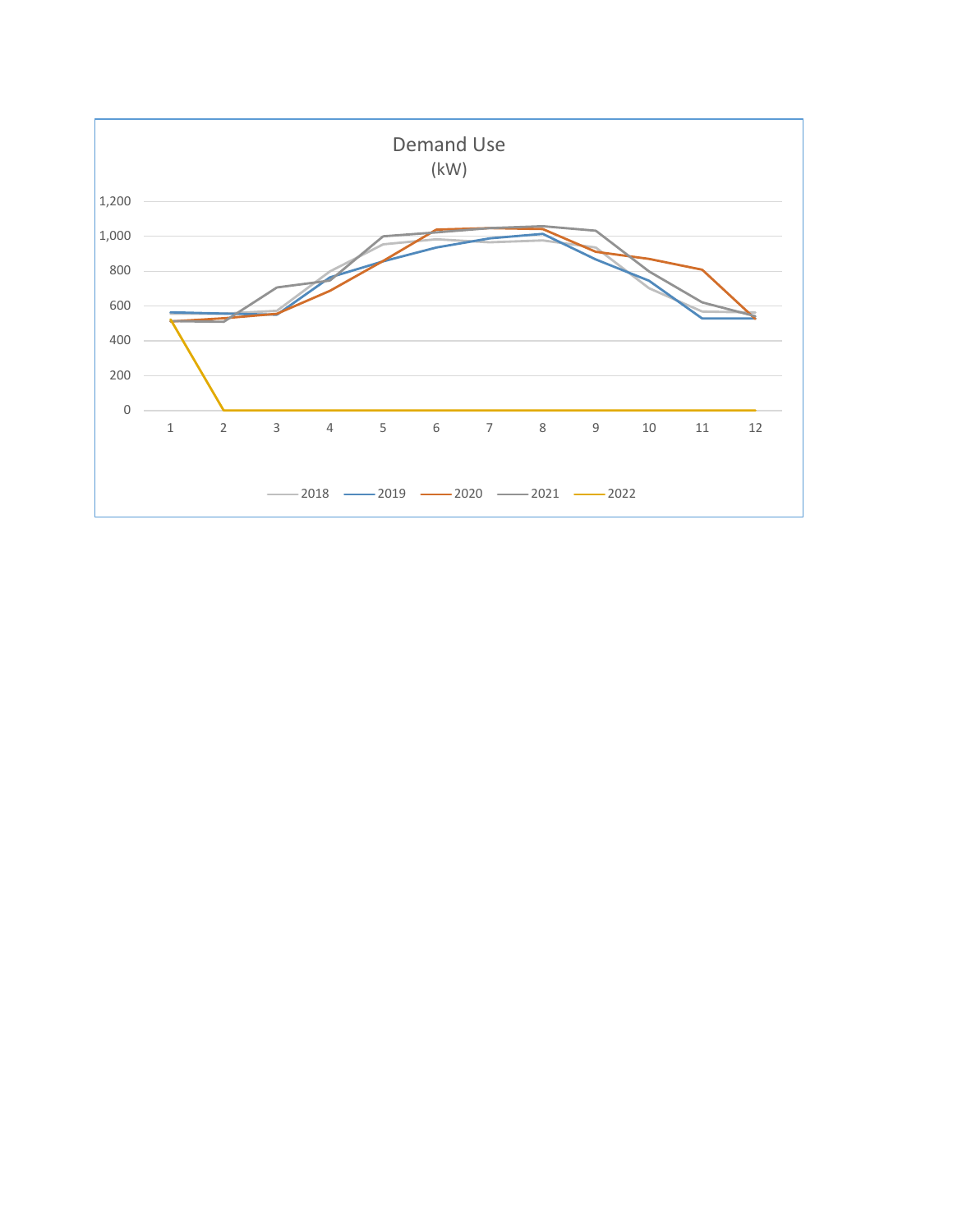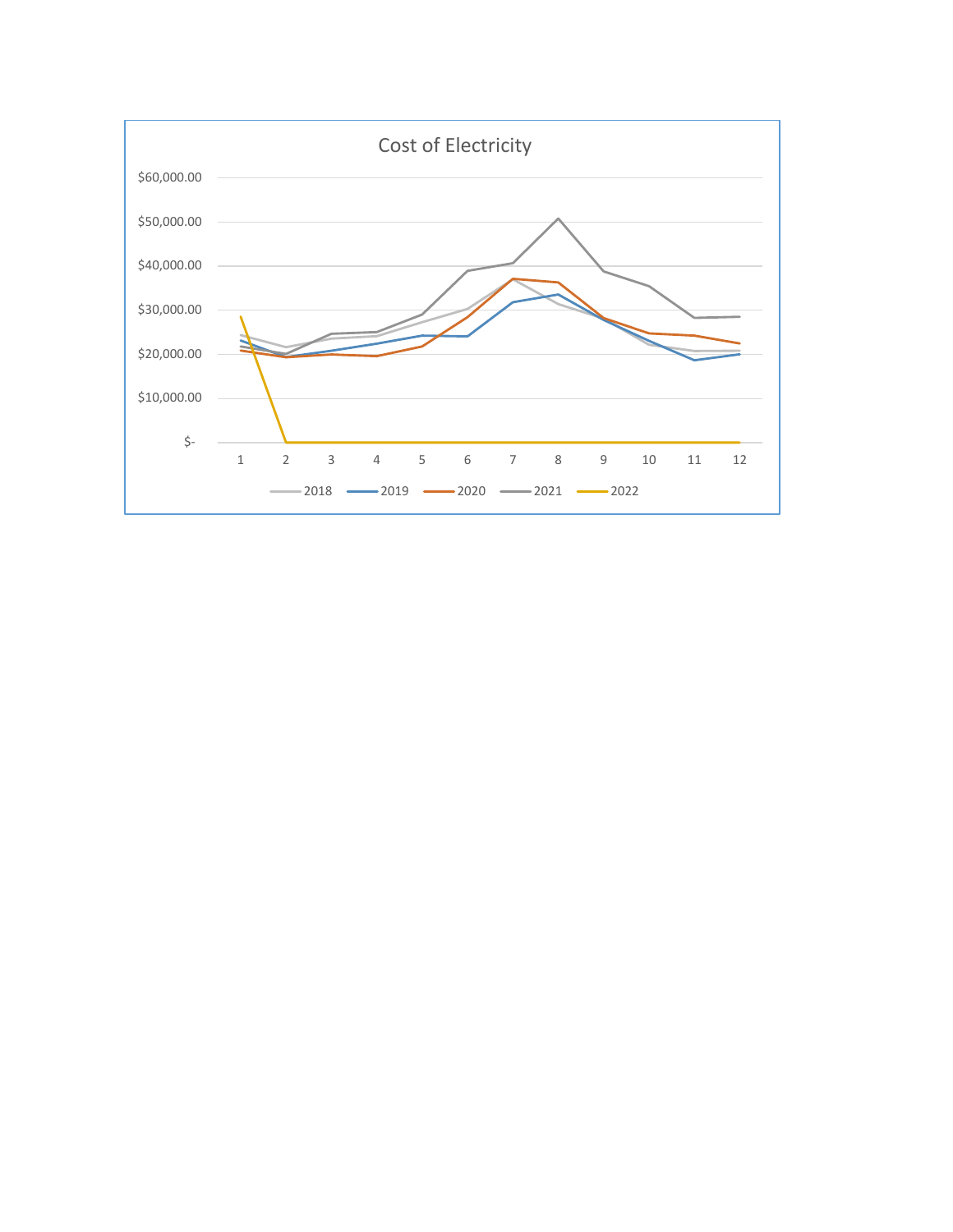